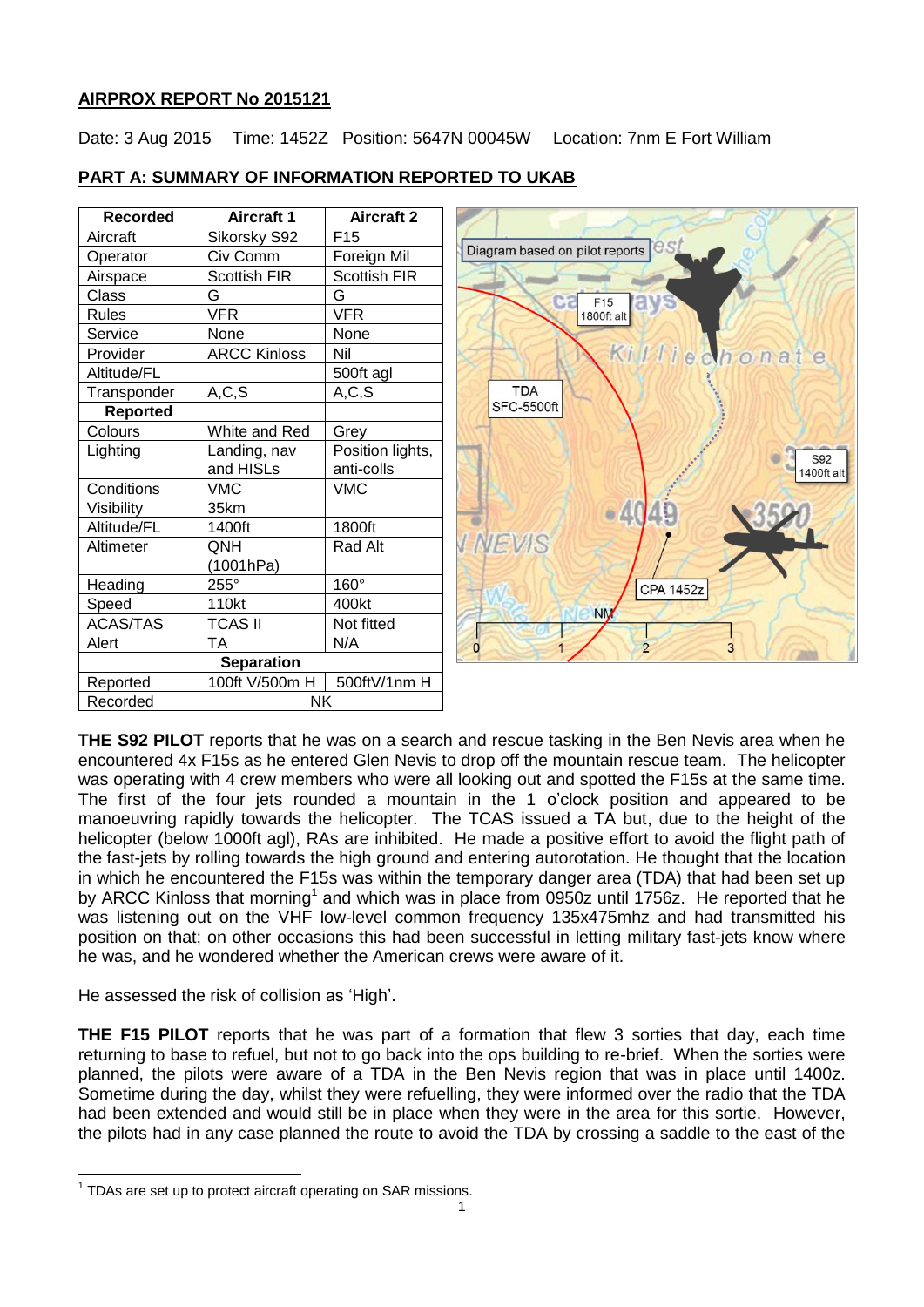TDA, so they did not need to amend their navigation. For the sortie in question, the 4xF15s were operating at 500ft agl, each aircraft in approximately 1-2nm trail. The aircraft crossed a mountain saddle east of the NOTAM'd avoidance area. The ridge crossing was made on a southerly heading and apexed at 3500ft AMSL, which was 600ft agl. As the lead aircraft crossed the ridge, he spotted a westbound rescue helicopter in the valley below and to the east. He levelled off at approximately 1800ft agl (above the valley floor) to avoid the helicopter. This resulted in him passing 500-700ft above the helicopter and about 1nm laterally. He simultaneously informed the rest of the formation, and each trailing aircraft ensured they levelled off 1000ft above the helicopter during their ridge crossings.

He assessed the risk of collision as 'Low'.

**KINLOSS ARCC** reports that a review of the records for this incident showed that the TDA was put in place for SAR Ops in the Ben Nevis region at 0954 with a planned expiry time of 1400. The SAR helicopter remained in the area until 1307 when it returned to base for a refuel, returning to the area shortly afterwards. At approx 1330 the TDA was extended until 1800. At 1451 the S92 pilot asked whether the TDA had been extended and was told it had, at 1452 he reported that 3 x fast jets had just flown overhead, but that he would call on the telephone later to give further details. The ARCC does not have radar, or access to radio frequencies, other than the HF frequencies used to coordinate SAR helicopters on. They have access to a stand-alone CADS terminal which they use to input TDA and SAR sortie information if their primary coordination duties allow. They also check CADS to look for conflictions, using D&D or LARS units as a means to contact any aircraft that has planned to fly in the vicinity of the SAROps. This is in addition to informing D&D of every SAR sortie, with D&D transmitting a Securitè message as a minimum de-confliction measure, or TDA information if applicable. On this day, there was a total of 21 SAR incidents so it was unlikely that there would have been the spare capacity to view CADS after the initial setting up of the TDA, and the ARCC would therefore rely on other users to hear and comply with the D&D broadcasts and NOTAMs.

#### **Factual Background**

The weather at Lossiemouth and Glasgow was reported as:

METAR EGQS 031450Z 30005KT 9999 BKN045 19/13 Q1001 BLU NOSIG METAR EGPF 031450Z 20008KT 9999 SCT032 BKN044 18/12 Q1003

There were two NOTAMs detailing the TDA, the first notified the end time as 1400:

**A)** EGPX **B)** 1508030954 **C)** 1508031400

**E)** TEMPORARY DANGER AREA TO BE KNOWN AS EG D699X HAS BEEN ESTABLISHED TEMPORARY DANGER AREA. OWING TO THE EMERGENCY AT BEN NEVIS A BY A CIRCLE RADIUS 3NM CENTRED ON 5648N 00502W. TO ENSURE THEIR OWN SAFETY AND TO AVOID INTERFERENCE WITH CONTROL AND SAR ACTIVITIES, PILOTS ARE URGENTLY REQUESTED NOT TO FLY IN OR NEAR THE AREA WITHOUT THE PERMISSION OF AERONAUTICAL RESCUE AND COORDINATION CENTRE (EMERGENCY CONTROLLING AUTHORITY) TELEPHONE 01309 678302 / 01309 678303. PILOTS ARE FURTHER WARNED THAT ACTION MAY BE TAKEN AT ANY TIME TO IMPOSE RESTRICTIONS OF FLYING REGULATIONS UNDER ARTICLE 161 OF THE AIR NAVIGATION ORDER 2009. ATC UNITS CLOSE TO THE INCIDENT AREA ARE REQUESTED TO ADVISE AIRCRAFT ON THEIR FREQUENCIES OF THE CONTENTS OF THIS NOTAM. **F)** SFC **G)** 5500FT AMSL

The second extended the TDA until 1800:

**A)** EGPX **B)** 1508031332 **C)** 1508031800

**E)** TEMPORARY DANGER AREA TO BE KNOWN AS EG D699X HAS BEEN ESTABLISHED TEMPORARY DANGER AREA. OWING TO THE EMERGENCY AT BEN NEVIS A BY A CIRCLE RADIUS 3NM CENTRED ON 5648N 00502W. TO ENSURE THEIR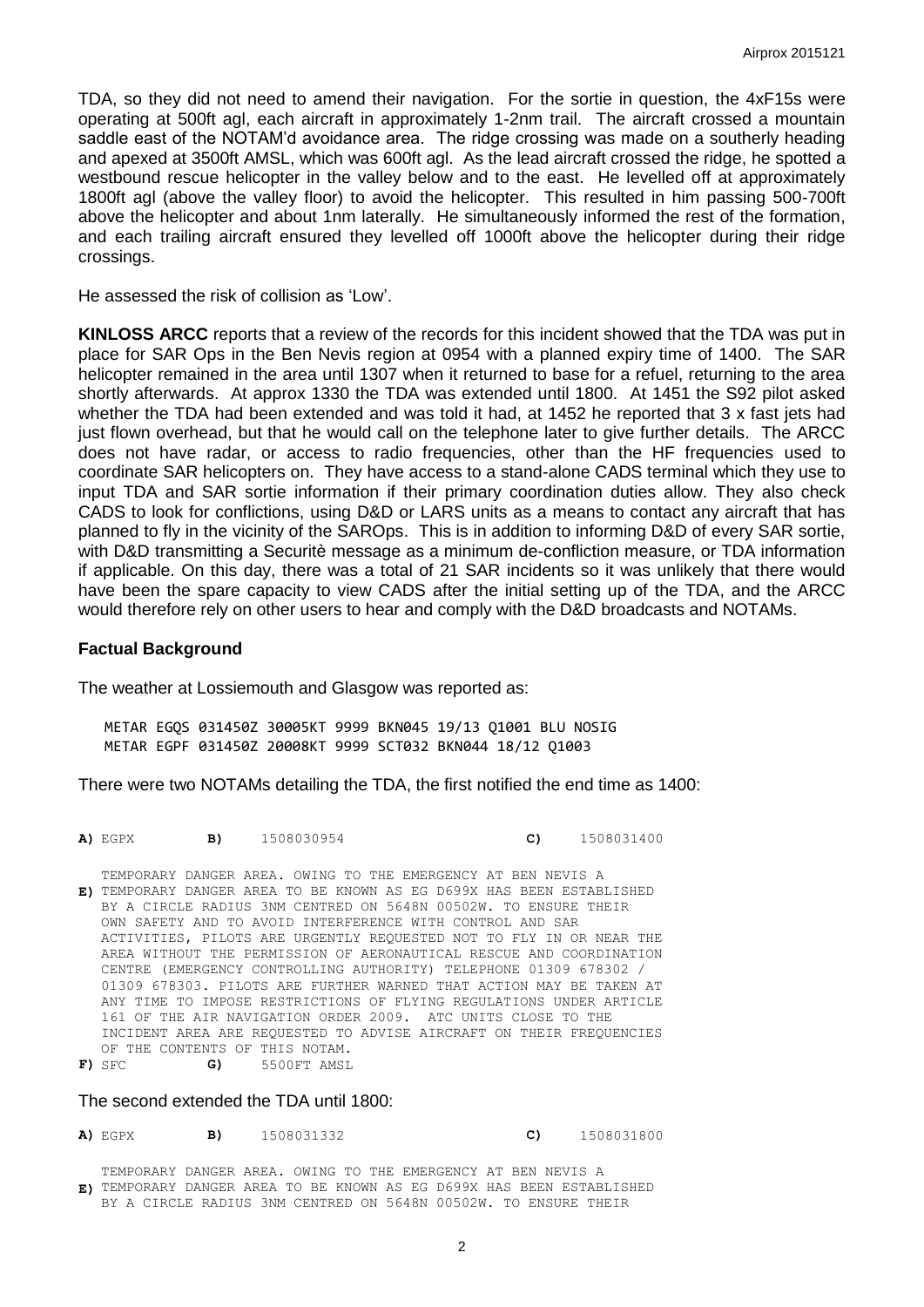OWN SAFETY AND TO AVOID INTERFERENCE WITH CONTROL AND SAR ACTIVITIES, PILOTS ARE URGENTLY REQUESTED NOT TO FLY IN OR NEAR THE AREA WITHOUT THE PERMISSION OF AERONAUTICAL RESCUE AND COORDINATION CENTRE (EMERGENCY CONTROLLING AUTHORITY) TELEPHONE 01309 678302 / 01309 678303. PILOTS ARE FURTHER WARNED THAT ACTION MAY BE TAKEN AT ANY TIME TO IMPOSE RESTRICTIONS OF FLYING REGULATIONS UNDER ARTICLE 161 OF THE AIR NAVIGATION ORDER 2009. ATC UNITS CLOSE TO THE INCIDENT AREA ARE REQUESTED TO ADVISE AIRCRAFT ON THEIR FREQUENCIES OF THE CONTENTS OF THIS NOTAM. **F)** SFC **G)** 5000FT AMSL

A screenshot CADS shows the route that the formation planned to fly was just outside the TDA, although, because the intended routing was within 2nm of the TDA, CADS highlighted it as a confliction. Low Flying Ops Sqn were able to confirm that the route for the F15s was put into CADS at 1254 and, at that time, CADS would have shown that the TDA would not be active after 1400.

|                                                                                                                                                                                                                                                                                                                                                                                                                                                         | $ \theta$ $\times$                                            |  |
|---------------------------------------------------------------------------------------------------------------------------------------------------------------------------------------------------------------------------------------------------------------------------------------------------------------------------------------------------------------------------------------------------------------------------------------------------------|---------------------------------------------------------------|--|
| $\Rightarrow$ C $\land$ A https://cads.aeroint.com                                                                                                                                                                                                                                                                                                                                                                                                      | $\approx$ $\equiv$                                            |  |
| Fi Home - Today <b>File @ DefStars @ ASIMS</b> Fi DAEMS <b>Military low flying Ni Google @ CADS</b> Fi Useful Info @ AIDU MilFlip W Wikipedia, the fre 000 BBC NEWS News CANP & Flight Pla 00 21514634                                                                                                                                                                                                                                                  |                                                               |  |
| <b>UNCLASSIFIED</b><br>CADS Support Cell: 01780 417448<br>BAE Systems: 01935 443161<br><b>2</b> 48<br><b>BAE SYSTEMS</b><br>CADS<br>RAF Lakenheath<br><b>Advisory Data Only</b><br>0/0                                                                                                                                                                                                                                                                  | 14:02:03Z<br>Cullen N Sqt - Log Out                           |  |
| <b>BB</b> 40<br>Sorties/Lists<br><b>Map Views</b><br><b>Templates</b><br><b>LFBC</b><br>Misc<br>Links<br>Accounts                                                                                                                                                                                                                                                                                                                                       |                                                               |  |
| + Edit   Save User Template   Save Unit Template   Copy and Edit   Print PDF   Change Colours Colour by: . Sortie Of Type O Unit<br>Crew                                                                                                                                                                                                                                                                                                                |                                                               |  |
| POC PANTHER WDO<br>Wind $\degree$ T 270<br>C/S SHIFTY 31<br>$col \tightharpoonup 6$<br>Type F-16E<br><b>Comment</b><br>kts n<br><b>Date</b> 3 AUG 2015                                                                                                                                                                                                                                                                                                  |                                                               |  |
| Ret Rev Map>><br>Display: √ LL BNG √ LFA √ PDA Base/Ceil AGL Alt Filter: Base: 0<br>Rolex -1 Day -1 Hr -5 Min Today +5 Min +1 Hr +1 Day<br>ft AGL Ceiling: 2000 ft AGL                                                                                                                                                                                                                                                                                  |                                                               |  |
| $\left \begin{array}{cc} Hdg\ \hline \text{(M)}\ \hline \text{(m)}\ \hline \text{(mm)}\ \hline \end{array}\right $ AGL $\left \begin{array}{cc} AMSL\ \hline \text{(R)}\ \hline \text{(R)}\ \hline \text{(R)}\ \hline \end{array}\right $ $\left \begin{array}{cc} GS\ \hline \text{(kts)}\ \hline \end{array}\right $<br>WayPt<br>Lon<br>Dur<br>hhmm:ss<br><b>ETA</b><br><b>Delay</b><br><b>ETD</b><br><b>Comments</b><br>Lat<br>(hhmm:ss)<br>dd mm.mm | <b>Actions</b>                                                |  |
| (ddd mm.mn<br>(2)<br>(2)<br>LUK.<br>Q O N52 21.58<br>E000 21.80<br>31000<br>31003<br>1400:002                                                                                                                                                                                                                                                                                                                                                           | つン×t : w                                                      |  |
| Q O N56 34.85<br>10002 54.55<br>39 278<br>10000<br>10453<br>128<br>128<br>0209:69<br>1610:002<br>LOW FLY START                                                                                                                                                                                                                                                                                                                                          | つン×t:ョ                                                        |  |
| W003 45.44<br>3476<br>Enter LFA 14<br>X NS6 46.77<br>2000<br>1612:312                                                                                                                                                                                                                                                                                                                                                                                   |                                                               |  |
| LOW FLY<br>Q O N56 48.97<br>10003 55.04<br>296 36<br>2195<br>22<br>722<br>1613:002<br>500<br>3:00<br>Q O N57 16.48<br>323 35<br>2304<br>1065<br>1615:002<br>LOCH S<br>000436.18<br>600<br>1066<br>2:00<br>$\sim$                                                                                                                                                                                                                                        | つン×t:ョ<br>つンXtim                                              |  |
| LOCH N<br>Q O N56 36.22<br>10005 22.10<br>214 47<br>474<br>1621:002<br>600<br>500<br>474<br>6:00<br>w                                                                                                                                                                                                                                                                                                                                                   | つン×t:w                                                        |  |
| O N56 38.33<br>10005 48.18<br>273 14<br>500<br>1.43<br>1822:43Z<br>LOW FLY END<br>500<br>890<br>500                                                                                                                                                                                                                                                                                                                                                     | つンXt:ョ                                                        |  |
| 1622:502<br>Exit LFA 14<br>X N56 35.42<br>W005 48.73<br>2000<br>2725                                                                                                                                                                                                                                                                                                                                                                                    |                                                               |  |
| Q O N56 19.77<br><b>LUK</b><br>10005 58.25<br>201 17<br>28000<br>20017<br>500<br>500<br>2:06<br>1824:492<br>a.                                                                                                                                                                                                                                                                                                                                          | つン×t:w                                                        |  |
| Q O N52 24.66<br>135 328<br>28026<br>EGUL<br>E000 33.66<br>28000<br>600<br>500<br>39:19<br>1704:09Z                                                                                                                                                                                                                                                                                                                                                     | つン×t:w                                                        |  |
| LOCH:<br>Fo<br>Ŧ<br><b>GGENI</b><br><b>LOWFLY</b><br>A 699X 5500ft 0:00LIVE SAR OPS/TOA<br>LO <sub>508</sub><br>LOW FLY END LOCH N<br><b>LOW FLY START</b>                                                                                                                                                                                                                                                                                              | (c) Crown Copyright 2011<br>Lavers<br>16162 SHIFTY 31 SAF-15E |  |
| NN 0383 9556 - N57 00.57 W005 13.93<br>1400:00Z<br>$x30 \times$<br><b>Pause On Conflict:</b><br><b>Cunchimento</b>                                                                                                                                                                                                                                                                                                                                      |                                                               |  |

### **Analysis and Investigation**

### **UKAB Secretariat**

Both pilots shared an equal responsibility for collision avoidance and not to operate in such proximity to other aircraft as to create a collision hazard<sup>2</sup>. The AIP states that:

The regulations make it an offence to fly within the designated Restricted Area (Temporary) without the permission of the appropriate Emergency Controlling Authority<sup>3</sup>.

### **Comments**

### **USAFE**

The F-15 formation was aware of the extension to the operating times of the TDA, which was centred on a point about 1nm WNW of Ben Nevis, and planned to avoid the area to the east by crossing the saddle between peaks depicted 4049 and 3950, which they did subsequently. The flight lead recalled that on the day there was broken cloud in the area with bases of 4-5000 ft and

2 SERA.3205 Proximity.

<sup>3</sup> AIP ENR 1 General 5.1.2.2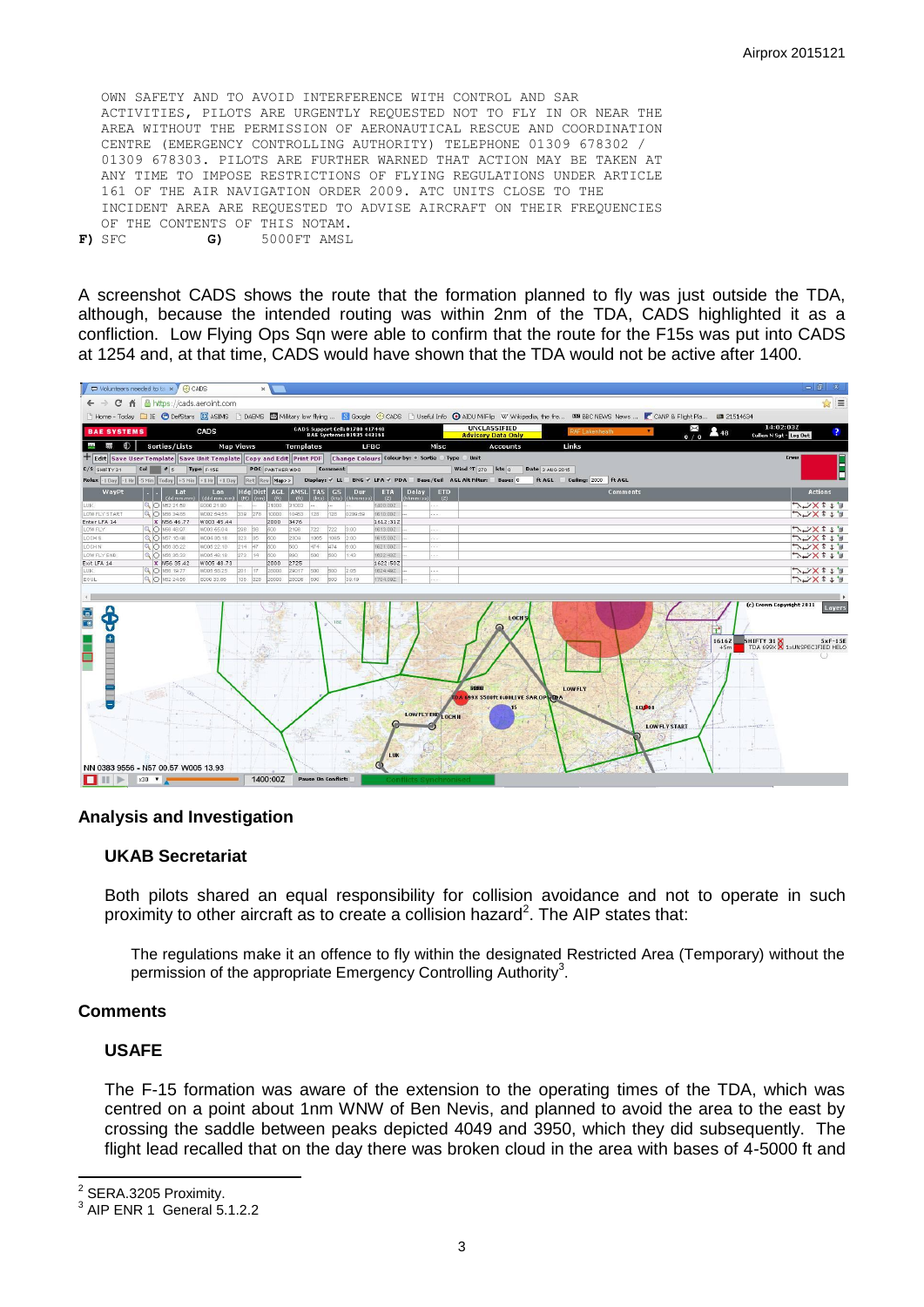furthermore, the peak of Ben Nevis was obscured which meant that even without the TDA it would have been avoided in order to remain under VFR. It appears most unlikely that the Airprox occurred within the TDA.

The F-15 formation learned of the extension of the TDA just prior to their departure; however, had they departed earlier, knowledge of the change would have relied on them receiving the information by radio, perhaps when already low level in Scotland and consequently, with a good chance of not receiving the call. In the interest of flight safety the manner and timing of informing relevant aircrew of critical changes in good time should be reviewed.

### **Summary**

An Airprox was reported on 3 August 2015 at 1452 between an S92 and a formation of F15s. The S92 was on a SAR mission with an associated TDA. The F15s were aware of the TDA and planned their routing to go around it. As they flew over a saddle in the mountains, the lead aircraft became visual with the S92. Both pilots took avoiding action.

### **PART B: SUMMARY OF THE BOARD'S DISCUSSIONS**

Information available consisted of reports from the pilots of both aircraft.

The Board first discussed the actions of the F15 pilots and focused initially on whether they were inside or outside the TDA. Without radar replays, the Board could not say for certain where they flew in relation to the TDA but, given the certainty with which the F15 crews and USAFE had reported their avoidance of the TDA, and the associated weather conditions which were obscuring Ben Nevis, the Board thought that in all probability they were indeed just outside. The Board then discussed the wisdom of flying so close to the edge of a TDA when live SAROps were in force. Some members thought that the F15 crews would have been better served by including a margin to avoid the TDA given that it was quite feasible, as in this case, for aircraft involved in SAROps to be positioning beyond its boundaries whilst being focused on SAROps tasks. Other members argued that the 3nm radius of the TDA was only there to protect the SAR crews during actual SAROps activities, and that another significant margin was not needed just to cover their flights to position themselves. The Board then queried the fact that the CADS routing showed the F15s going west of the TDA when they reported that they had planned to go to the east. The USAFE advisor informed the Board that the decision to change the routing had been made in flight, after CADS entry, due to needing to avoid Fort William and the low-cloud that was over Ben Nevis. The USAFE advisor also assured the Board that the F15 crews were aware of Scottish VHF common frequency, although it was not known whether this particular formation were listening out on it at the time and, even if they were, they may have been obscured from the S92 by the high ground anyway. Finally, the Board noted that, having flown over the top of the saddle, the lead pilot had spotted the S92 and had taken appropriate avoiding action whilst also ensuring that the rest of the formation also gave it a wide berth.

Turning to the S92, the Board noted that its pilot thought he was within the TDA and was therefore probably startled by the appearance of the F15s in what he thought was protected airspace. A helicopter member opined that the S92 pilot's avoiding-action autorotation and roll towards the mountain was quite severe, indicating that he thought the F15s were quite close and that swift action had been required. However, it appeared to the Board that, in reality, the F15s were likely not below 500ft as they crossed the saddle and the Board thought that the separation was therefore probably greater than the S92 pilot estimated at the time given that the F15s' trajectory would probably also have 'ballooned' as they went over the saddle. The Board noted that in broadcasting on the VHF common frequency the S92 pilot was doing his best to advise other pilots of his positioning; assuming that the F15 pilots were on this frequency, it was just unfortunate that they had not heard his transmissions this time.

In determining the cause of the Airprox, the Board quickly agreed that this had been a late sighting by both pilots, albeit that the geography probably prevented either pilot seeing the other any earlier. Without a radar reply, the exact separation of the two aircraft could not be known, and the Board